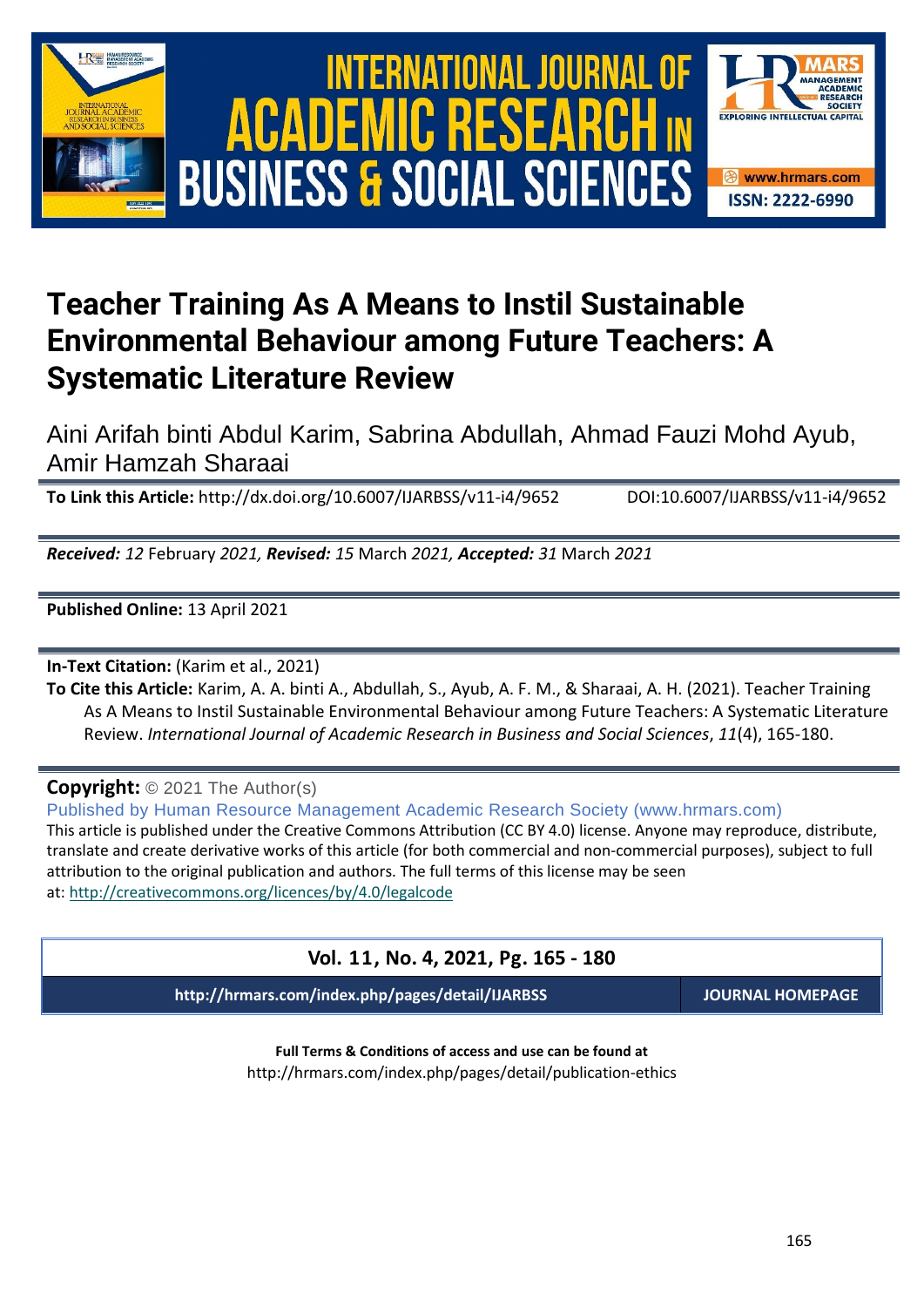

# **Teacher Training As A Means to Instil Sustainable Environmental Behaviour among Future Teachers: A Systematic Literature Review**

<sup>1</sup>Aini Arifah binti Abdul Karim, <sup>2</sup>Sabrina Abdullah, <sup>3</sup>Ahmad Fauzi Mohd Ayub, <sup>4</sup>Amir Hamzah Sharaai

<sup>1,2,4</sup>Faculty of Forestry and Environment, UPM, <sup>3</sup>Faculty of Educational Studies, UPM Email: ainiarifah@gmail.com, yuekming@upm.edu.my, afmy@upm.edu.my, amirsharaai@upm.edu.my

# **Abstract**

Teachers training is considered part of human resource development and indispensable in the realization of educational goals. Teacher training carries an important role in the human resources development especially in preparing the citizens of the nation into becoming an individual with sustainable behaviours. Much research has been done in studying how teacher training helps in changing their behaviour towards sustainability and love towards the environment. Few systematic reviews have been carried out on the sustainability in the educational sector. Education for sustainable development undeniably establishes the society's need for some transformation within the education sector; especially in the training of the teachers prior to their pursuit in embarking as real teachers. It is inevitable that teacher education has become a priority for orienteering the teachers in terms of sustainability. The present article aims to analyse the existing literature on pre service teachers' education towards the impact of change in the behaviour. This review is guided by the PRISMA statement (Preferred Reporting Items for Systematic reviews and Meta-Analyses) review method. A systematic review of the Scopus and Web of Science databases resulted in 19 related studies. Further review of these articles resulted in 4 major themes which are Measurement, Implementation, Factors and Methods/ Teaching Strategies. These 4 themes further produced 15 outcome variables. Several recommendations are highlighted related to use NVivo or Atlas. Ti as an analysis tool and to practice complimentary searching techniques such as citation tracking, reference searching, snowballing and contacting experts.

**Keywords:** Sustainable Environmental Behaviour, Education For Sustainable Development, Teacher Training, Systematic Literature Review

# **Introduction**

The aim of this article is to examine training and development of teachers and how it can enhance their sustainable environment behaviour in Malaysia. Malaysia as a developing country has always encouraged their citizens to be more inclined towards taking care of the ageing planet, yet Malaysians have low to moderate level of understanding on environmental issues (Baniah, 2015). Research statistics have also reported that overall Malaysia's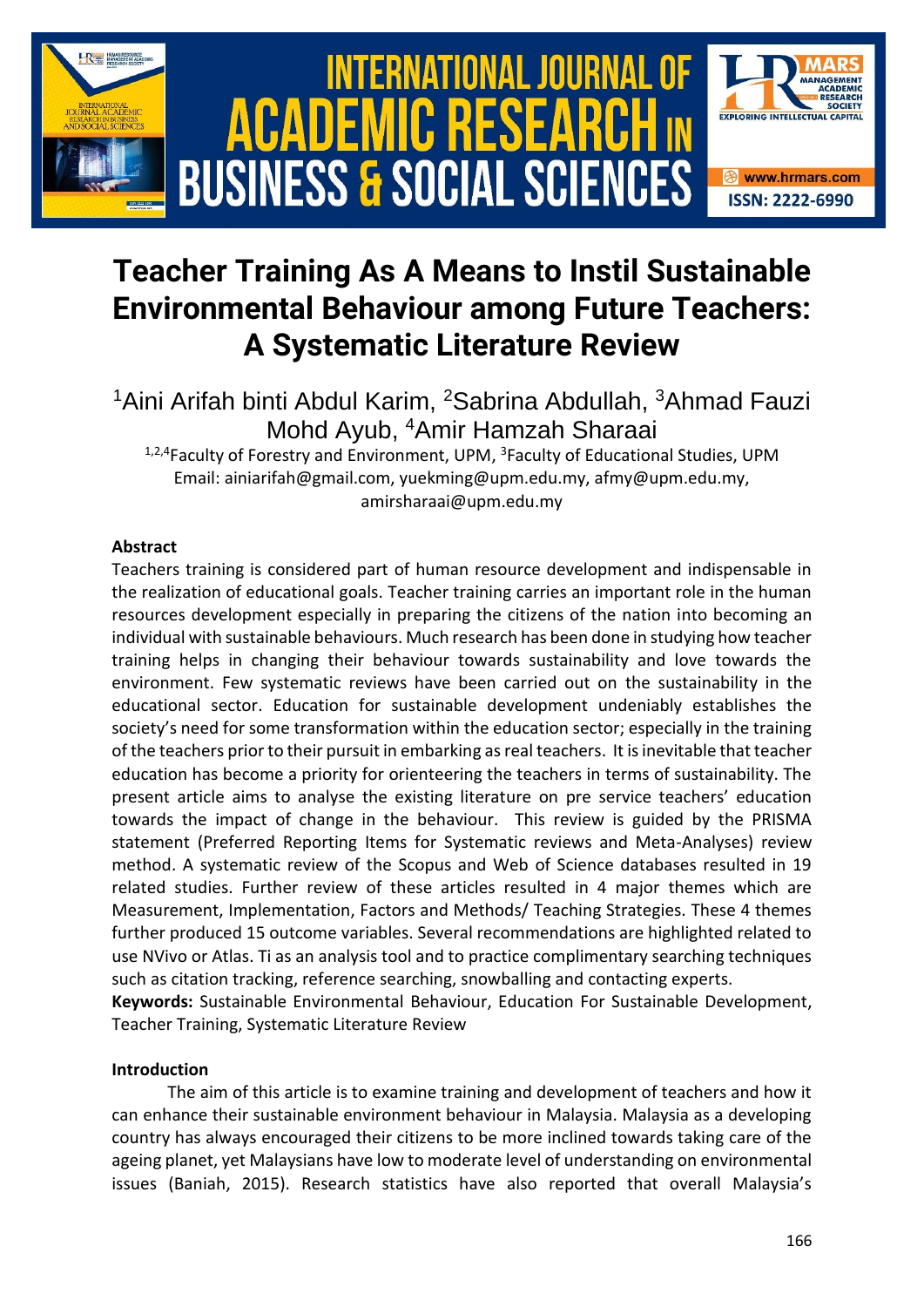**Vol. 1 1 , No. 4, 2021, E-ISSN: 2222-6990 © 2021 HRMARS**

environmental performance reduced significantly in the past 10 years (EPI, 2006-2016). A nationwide study done by Mei, Wai & Rahmalan Ahamad (2017) discovered that Malaysian's environmental awareness and behaviour do not seem to be positively correlated which implies that a strong environmental awareness level does not indicate greater environmental behaviour level. The relatively low sustainable environmental behaviour of the citizens of Malaysia in recent times has led to this study.

In order to develop a life in perfect harmony eco systemically, it is crucial to prepare the people with sufficient skills, knowledge, values, capabilities and dispositions. (Chinedu, 2018). This entails an emergence of Education for Sustainable Development (ESD) which can instill transformative learning process for students, teachers, and school systems with new knowledge. In fact, new ways of thinking are also necessary to achieve prosperity in the economic field. Furthermore, producing responsible citizenship is vital as the guardian of universe. Education is the most appropriate tool in developing these skills, knowledge, values, capabilities and dispositions that are necessary for Sustainable Development as agreed upon by many leaders. Therefore, Education for Sustainable Development (ESD) becomes crucial to realizing the goal of Sustainable Development of increasing a nation with sustainability literacy and conscious about the health of the living ecosystem.

The education system needs to be sustainability-oriented. This entails more training for individuals towards the sustainability of the environment. The change needs to happen by empowering the citizens and well-informed in producing environmentally active citizens. Thus, leading towards transformation of behavior involves the whole communities. (Ferreira, 2013).

Education for sustainable development is implemented to assist in the improvement of behaviour and lifestyles among citizens in the community as highlighted by Huckle and Sterling (1996), namely economy, environment and society. In 1987, the Brundtland Report defined sustainable development as a development that meets the needs of the present without compromising the ability of future generations to meet their own needs (Papuziński, 2018)

Teacher training carries an important role in the human resources development especially in preparing the citizens of the nation into becoming an individual with sustainable behaviours. Much research has been done in studying how the education of the future generation helps in changing the behaviour towards sustainability and love towards the environment. Nevertheless, it is crucial for the teachers to be adequately educated so that they can perform their role and carry out their responsibilities in their career as a role model amongst their respected students. Hence, it is substantial for the teachers to receive quality education as to become an important catalyst for sustainable development because literally most knowledgeable and skilled person in micro and macro activities are shaped by the the contribution of the teachers (Namunga, & Otunga, 2012)

Teachers' role in the field of education require sufficient knowledge to be able to perform their roles and responsibilities. There are several varieties of educational programs for teachers. This involves both in-service teachers as well as preservice teachers. It is inevitable that teachers are significant individuals in which their contribution to optimize the wellbeing of the social, economic and political factors of a country (Namunga, & Otunga, 2012). The demand for more educators in the nation resulted in the growth of teacher education programmes. This shows that teacher education is very important in driving and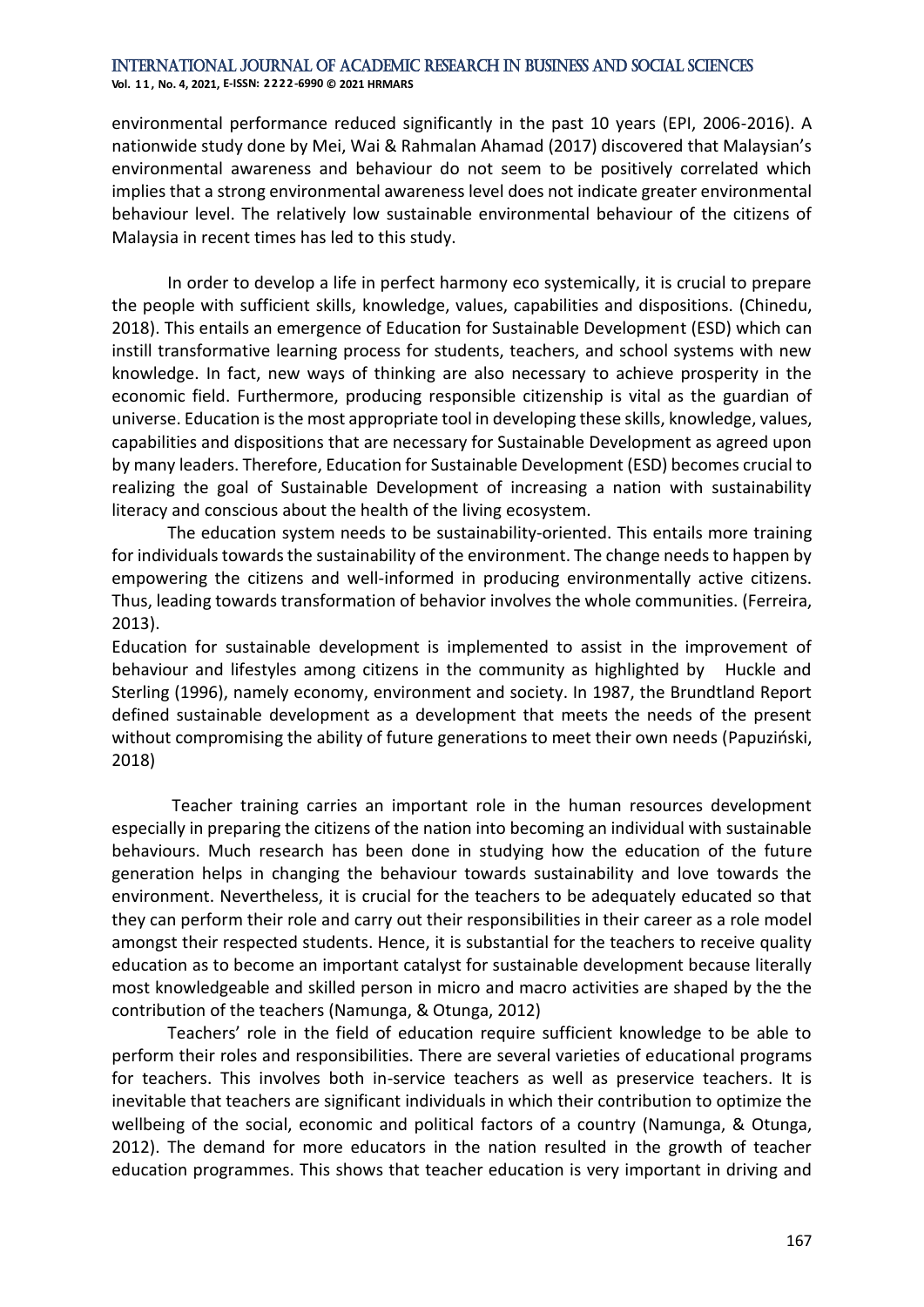**Vol. 1 1 , No. 4, 2021, E-ISSN: 2222-6990 © 2021 HRMARS**

moving education for sustainable development which literally shape and develop in some ways by the contribution of a teacher. Therefore, it is crucial that teacher education programmes are shaped in a certain manner as to increase their effectiveness on the future generation, for future's sense of humanity. This paper reviews the various articles that discussed about the pre service teachers' studies on their consciousness and behaviour towards environment sustainability.

#### **Research Question**

To develop a systematic review, the literature study is geared by the main research question, specifically. What are the actions taken by teacher education institutions in the effort of enhancing pre service teachers' behaviors towards environmental sustainability? Therefore, this study is focusing on the programs and methods in which pre service teachers are trained by the institutions

# **Objectives**

Considering the shortcomings and based on the research question, the main focus of this study is to review the existing literature on pre service teachers' behaviour towards sustainable environment. This paper seeks to find all the studies related to the pre service teachers all across the globe and how the institution of their training address the need to enhance and empower these future teachers to become someone who cares for the earth and behave in a sustainable environmental manner thus act sustainably in their career as a teacher. Although there are a lot of studies on environmental sustainability among the pre service teachers, efforts to systematically review these studies are scarce. This article aims to narrow down the gap in understanding and identifies as well as characterising the sustainable behaviour pattern among the pre service teachers. Reports on environment sustainable behaviour in the peer reviewed literature are refereed as proxy of behaviour, indicating that this article offers a general baseline overview of behaviourism. The work fills an important gap in the literature, with most systematic review examining the sustainable environmental behaviour on other than pre service teachers for example higher education students, secondary school students or even primary school students or concentrated on inservice teachers. Therefore, this study is vital in determining the sustainable environment behaviour among pre service teachers across the whole world.

# **Methodology**

This paper employed a review strategy known as the systematic literature review. This type of review offers a more precise and organised manner and it presents systematic procedures for analysing research studies (Petticrew & Roberts, 2008; Pickering & Byrne, 2014). Furthermore, Evans, Stevenson, Lasen, Ferreira, and Davis (2017) also elaborated that this process enables researchers to become more transparent in the reviewing procedure when sourcing, evaluating, analysing and synthesising the results of relevant researches as to ensure that the process can be replicated by others. This approach was applied to primarily explore any perspectives in the field of sustainability amongst pre service teachers. Besides, this paper also sought to answer research questions that relate to how the ideologies of sustainability are being implemented in the courses for pre service teachers across the globe and how teachers are being taught about sustainability prior to endeavouring their career as future teachers. The systematic review approach gives a more explicit methodological procedure as to come up with a synthesis of evidence. Nevertheless, researchers do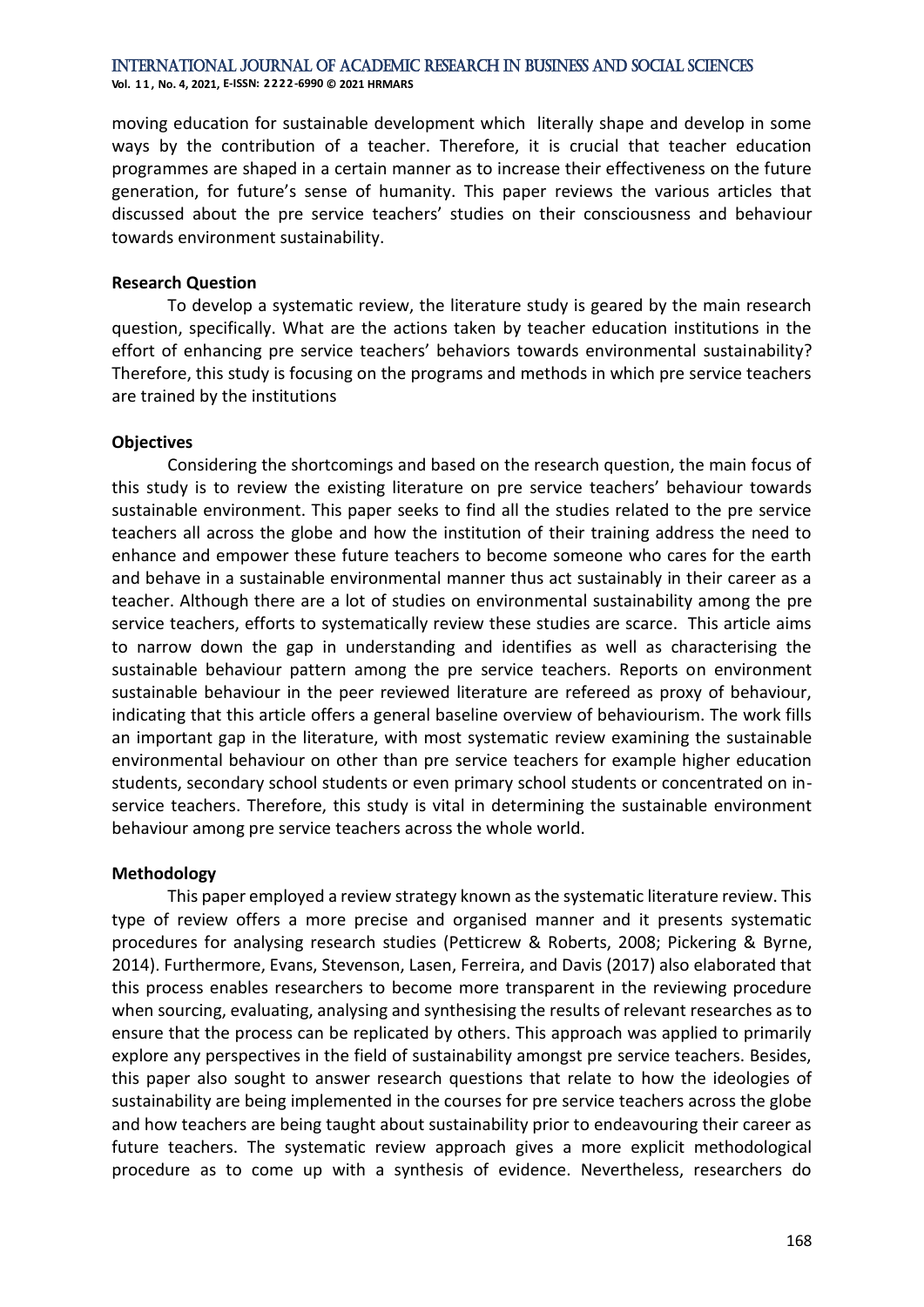**Vol. 1 1 , No. 4, 2021, E-ISSN: 2222-6990 © 2021 HRMARS**

acknowledge any subjectivities in doing the interpretation as well as the limitations as a result of the provided information or otherwise have been excluded by the authors.

In this section the method used to retrieve articles related to education for sustainable development among pre service teachers is discussed. In reviewing the articles, a specific method called PRISMA is used. Via this method, two main resources which are Scopus and Web of Science were used to run the systematic review, eligibility as well as exclusion criteria, methods were utilized in processing the reviews which includes identification process, screening process and eligibility, and last but not least, data abstraction and analysis.

#### **Prisma**

The reviewing process was guided by the PRISMA Statement (Preferred Reporting Items for Systematic reviews and Meta-Analyses). Most of the time, PRISMA is used within the context of management field. Sierra-Correa and Cantera Kintz (2015) elaborated that PRISMA offers three unique advantages which includes:

1) it defines a clear research questions that allows a systematic research

- 2) it can identify certain inclusion and exclusion criteria
- 3) it examines a large database of scientific literature in a specific time.

The PRISMA Statement attempts for accurate search of terms related to preservice teachers' response to sustainability and its impact as well coded information for future management reviews.

# **Resources**

In the process of reviewing these articles, two main journal databases were used (Scopus and Web of Science). Web of Science (WoS) is a powerful database which consist of N33,000 journals with a coverage of 256 disciplines including all the subjects that are related to sustainability studies, interdisciplinary social sciences, social issues and environmental education. It has over 100 years of comprehensive back file as well as citation data, which is established by Clarivate Analytics which is ranked by three separate measures: citations, papers, and citations-per-paper. The second database used in this review is Scopus and is one of the largest abstract and citation databases of peer-reviewed literature with N22,800 journals from over 5,000 publishers across the globe. Scopus consists of diverse subject areas such as environmental sciences, social science, engineering and medical sciences.

# **Systematic Review Process**

The systematic review process was performed in December 2018 and the whole process involved four stages. The first stage was identifying the keywords that was used for the search string. By referring to previous studies and also thesaurus, keywords which are similar and closely related to sustainability and preservice teachers were used (Table 1). After thorough screening, there were two articles that needs to be removed due to duplicity.

The next stage of the reviewing process was thorough screening. Out of 660 articles that were eligible to be reviewed, about 563 articles were taken away. The third stage is eligibility, where the full articles were accessed. After a close examination, another 78 articles were removed as some did not focus on preservice teachers practice on sustainable environment, and were not empirical articles, also it did not focus on sustainability practices or did not focus on preservice teachers. The final stage of review process came to a total of 19 articles that were carefully analysed using qualitative analysis (see Fig. 1).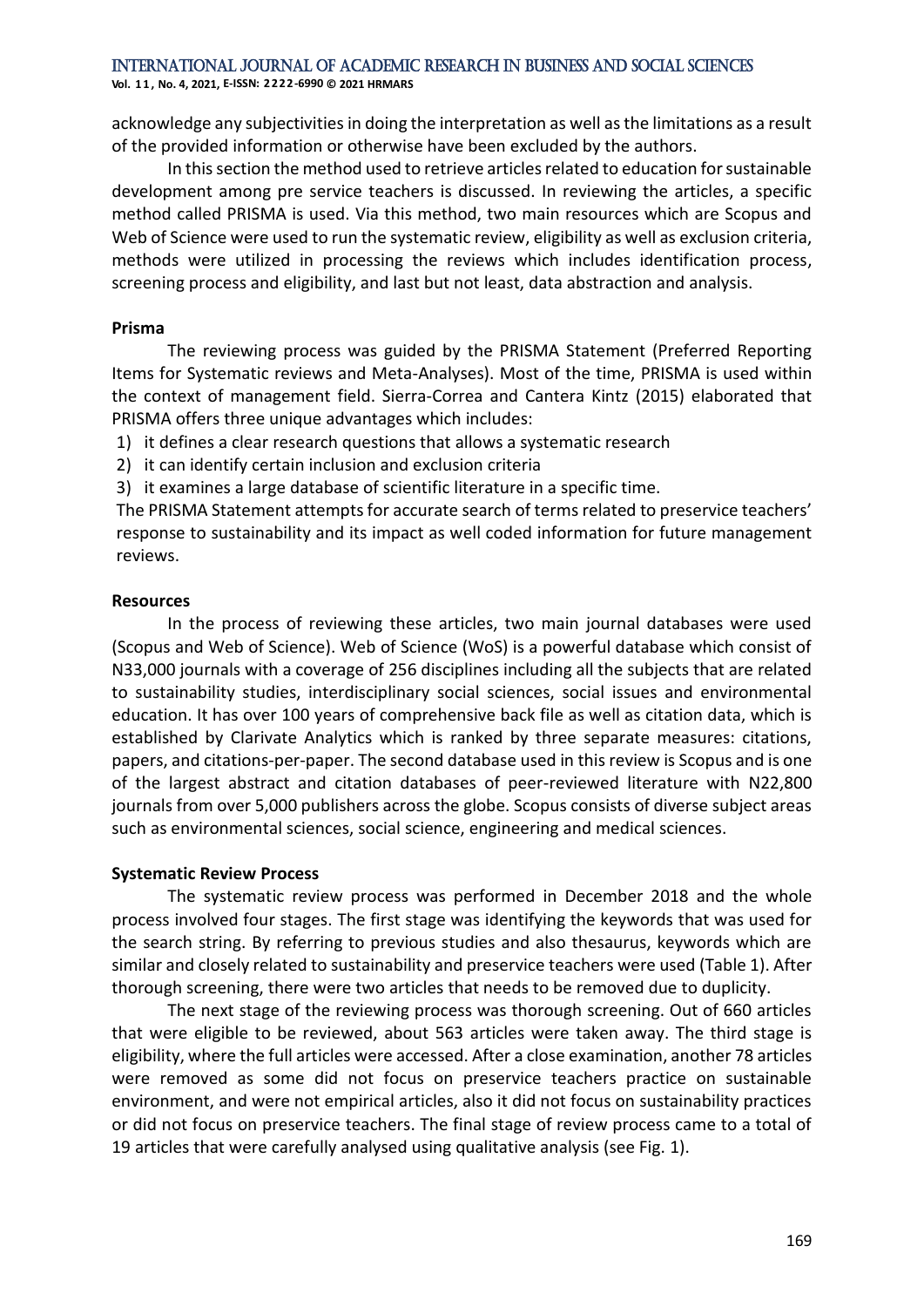**Vol. 1 1 , No. 4, 2021, E-ISSN: 2222-6990 © 2021 HRMARS**

# **Identification**

# **Table 1**

Search string identification for keywords

| <b>Database</b> | <b>Search String</b>                                                                                                                                                                                                                                                                                    |  |
|-----------------|---------------------------------------------------------------------------------------------------------------------------------------------------------------------------------------------------------------------------------------------------------------------------------------------------------|--|
| Scopus          | ALL (("preservice teacher*" OR "preservice educat*" OR "preservice<br>trainer*" OR "student teacher*" OR "teacher student*" OR "future<br>teacher*") AND ("sustainab*<br>awareness" OR "sustainab*<br>literac*" OR "sustainab*<br>competenc*" OR "sustainab                                             |  |
|                 | conscious*" OR "sustainab* citizenship*" OR "sustainab* behavi*r*))                                                                                                                                                                                                                                     |  |
| Web of Science  | (TS=((preservice teacher* OR preservice educat* OR preservice trainer* OR<br>student teacher* OR teacher student* OR future teacher*) AND (sustainab*<br>awareness OR sustainab* literac* OR sustainab* competenc* OR sustainab*<br>conscious* OR sustainab* citizenship* OR "sustainab* behavi*r* ) )) |  |

# **Screening**

# **Table 2**

Screening criteria

| <b>Criteria</b>    | Inclusion        | Exclusion                   |  |
|--------------------|------------------|-----------------------------|--|
| <b>Time period</b> | 2008-2018        | Before 2008                 |  |
| Language           | English          | Other than English          |  |
| Country/Region     | All              | None                        |  |
| Literature type    | Journal articles | chapters,<br>Books,<br>book |  |
|                    |                  | conferences                 |  |
| Subject area       | Social Science   | Other than social science   |  |

# **Eligibility**

In order for the review process to be more accurate, a few eligibility and exclusion criterion are predetermined. Regarding literature type, only article journals with empirical data were selected excluding review article, book series, book, chapter in book and conference proceeding. Then, all non-English publication was also excluded in order to avoid confusion and also difficulty in the process of translation. The review process focused only on articles published in English. Also, with regard to timeline, a period of 10 years which is between 2008 and 2018 which is considered as an adequate time to view the research evolution in the publications. As the review process focused on sustainability among preservice teachers, only articles which are indexed in social science based indexes are selected, which means the reviewing process excludes articles that are published in a hard science index (Science Citation Indexed Expanded).

# **Data abstraction and Analysis**

The selected articles which has gone through careful selection were analysed and assessed. In reviewing these articles, much efforts were focused on specific studies that responded to the formulated research questions. By reading the abstracts first, the data can be extracted then only the full articles were scrutinized in order to identify suitable themes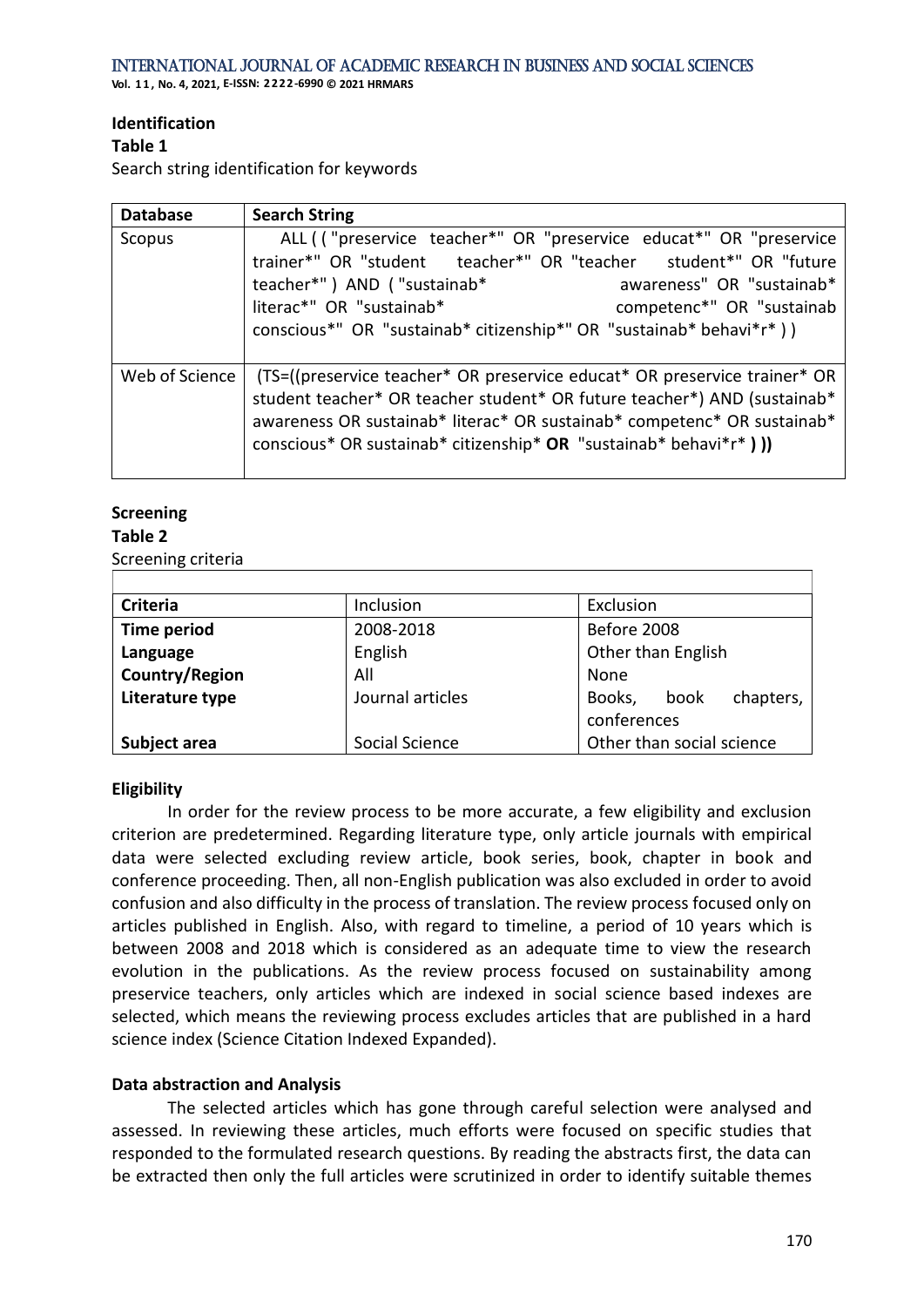and sub-themes. Qualitative analysis was performed by utilizing content analysis to identify themes related to preservice teachers' sustainable environmental behaviour. Then, the subthemes around the themes were established by using typology.



*Adapted from:*

Moher D, Liberati A, Tetzlaff J, Altman DG, The PRISMA Group (2009). *P*referred *R*eporting *I*tems for

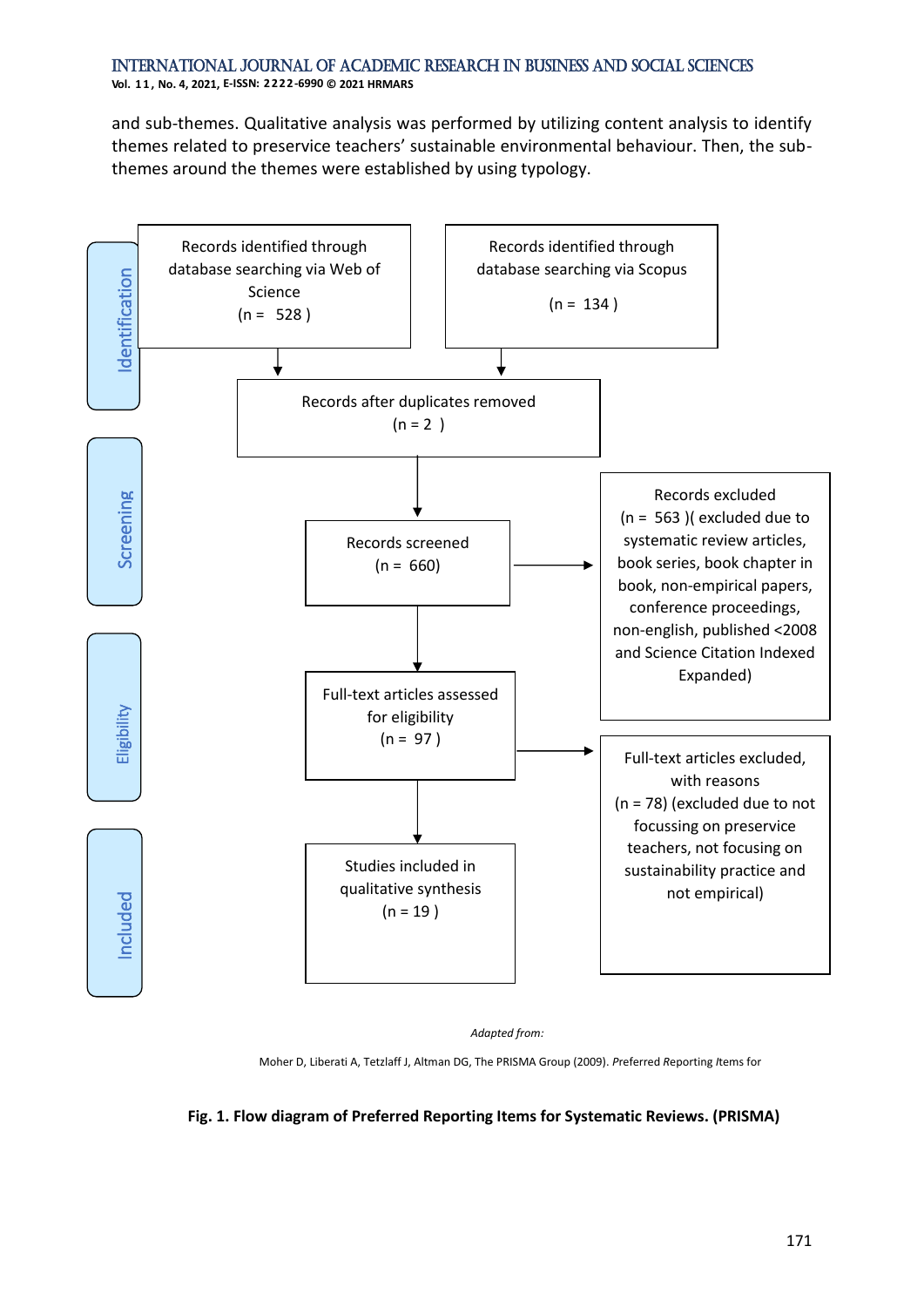**Vol. 1 1 , No. 4, 2021, E-ISSN: 2222-6990 © 2021 HRMARS**

#### **Outcome variables**

The terms sustainable competencies, sustainable behaviour and also sustainable consciousness, have been used widely and interchangeably to explain the practice of the sustainability concept. The first document that addressed the need of education as a tool to achieve sustainable development was Agenda 21 (United Nations, 2012). Sustainable development's aspiration requires the societies and citizens to come up with a solution to most problems caused by the human beings themselves. In terms of economic growth and wealth, it may seem like poverty rates are reduced, but it is inevitable that inequality, violence, and exclusion are still increasing across societies throughout the global arena. Unsustainable way of living and poor economic production and consumption are one of the main factors that contribute to global warming, environmental deterioration and natural disasters.

After selection of articles related to the desired field, the next process was categorising the articles based on the outcome variables. The outcome variables that were identified after the whole process of reading all the articles are presented. The number of article for each outcome variables is shown in Table 3.

|                | Breakdown of articles based on outcome variables            |                           |    |
|----------------|-------------------------------------------------------------|---------------------------|----|
| No.            | Field of study                                              | <b>Number</b><br>articles | Ωf |
| $\mathbf 1$    | <b>Sustainability Competencies</b>                          | 3                         |    |
| $\overline{2}$ | Sustainable Behaviour                                       |                           |    |
| 3              | Sustainable Consciousness                                   | 2                         |    |
| 4              | Sustainability and Social Responsibility (SSR) Competencies | 1                         |    |
| 5              | <b>Environmental Behaviour</b>                              | 1                         |    |
| 6              | <b>Sustainability Science</b>                               |                           |    |
| $\overline{7}$ | Teaching about biodiversity conservation issues             | 1                         |    |
| 8              | Implementation of ESD, challenges in ESD in TEIs            | 1                         |    |
| 9              | <b>ESD Competencies</b>                                     | 1                         |    |
| 10             | Sustainable Consumption                                     | 1                         |    |
| 11             | Environmental Literacy and Environmental Citizenship        | 1                         |    |
| 12             | Pro-environmental behaviour                                 | 1                         |    |
| 13             | Implementation of EE in Teacher Education Program           | 1                         |    |
| 14             | Understanding of sustainability                             |                           |    |
| 15             | Perceptions on the concept of environment                   |                           |    |
|                | <b>Total</b>                                                | 19                        |    |

#### **Table 3**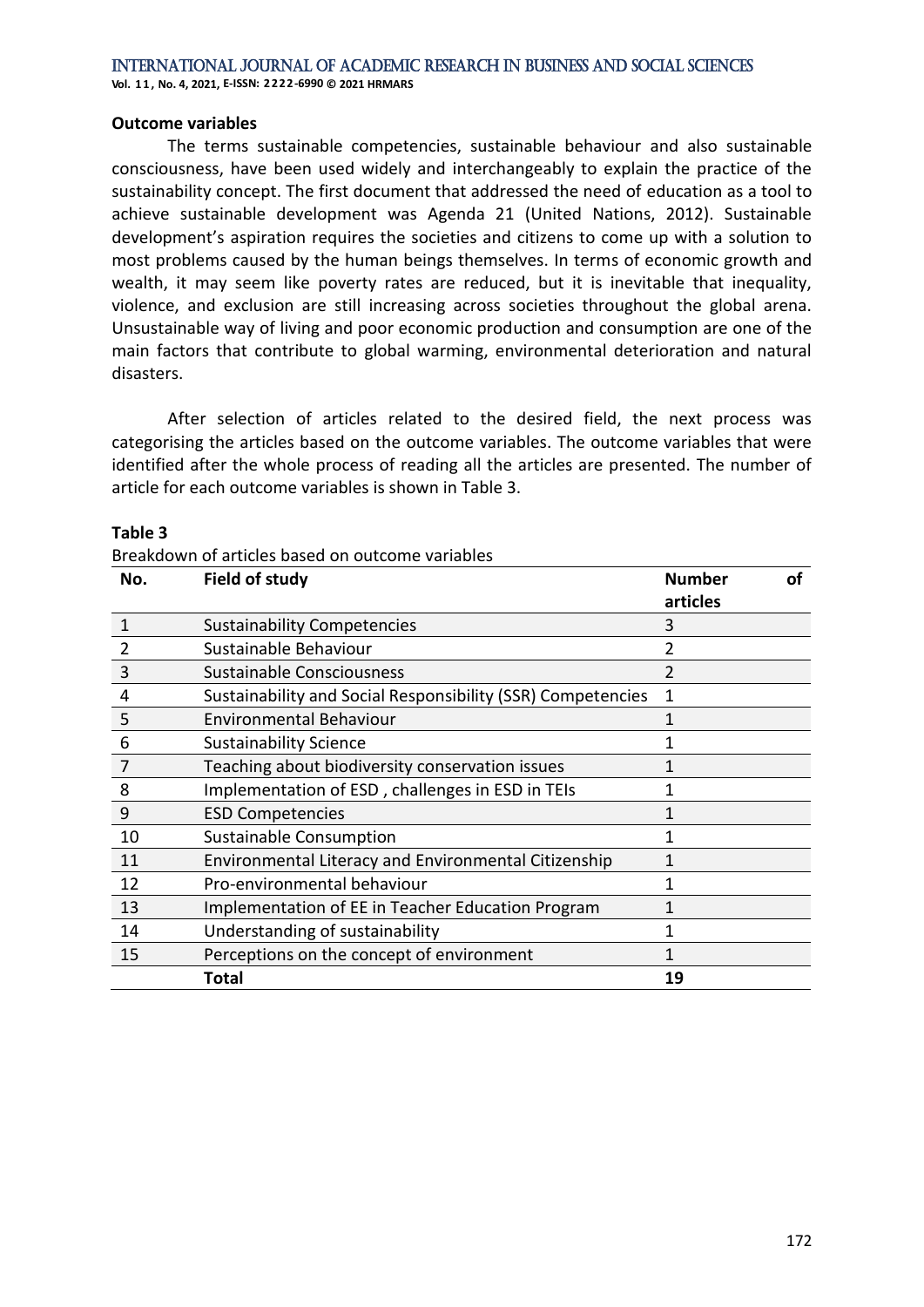

**Fig. 2. Bar chart to demonstrate breakdowns of outcome variables in relation to sustainable environment**

# **Breakdown of Articles Based on Type of Method**

For this review, types of research methods are broadly classified into three categories according to the nature of the study and a few other characteristics. Types of research methods are divided into three main categories which are, quantitative, qualitative and mixed method. Given & Lisa.M (2008) described quantitative research as the systematic empirical investigation of observable phenomena via statistical, mathematical, or computational techniques. On the other hand, qualitative research that depends on feelings, words, emotions, pictures, sounds and many other non-numerical and elements that are unquantifiable (Ghazali & Sofean, 2018). In this type of study, "information is considered qualitative in nature if it cannot be analysed by means of mathematical techniques. This characteristic may also mean that an incident does not take place often enough to allow reliable data to be collected" (Yilmaz, 2013). In this study, to show the type of method the selected studies are divided into three types of methods, including: quantitative, qualitative and mixed method. The number of articles that are categorized into each type of study is shown in Table 4.

# **Table 4**

Breakdown of articles according to data collection method

| No. | Methodology         | <b>Number</b><br>articles |  |
|-----|---------------------|---------------------------|--|
|     |                     |                           |  |
|     | Qualitative         | 10                        |  |
|     | Quantitative        | 8                         |  |
| 3   | <b>Mixed Method</b> |                           |  |
|     | Total               | 19                        |  |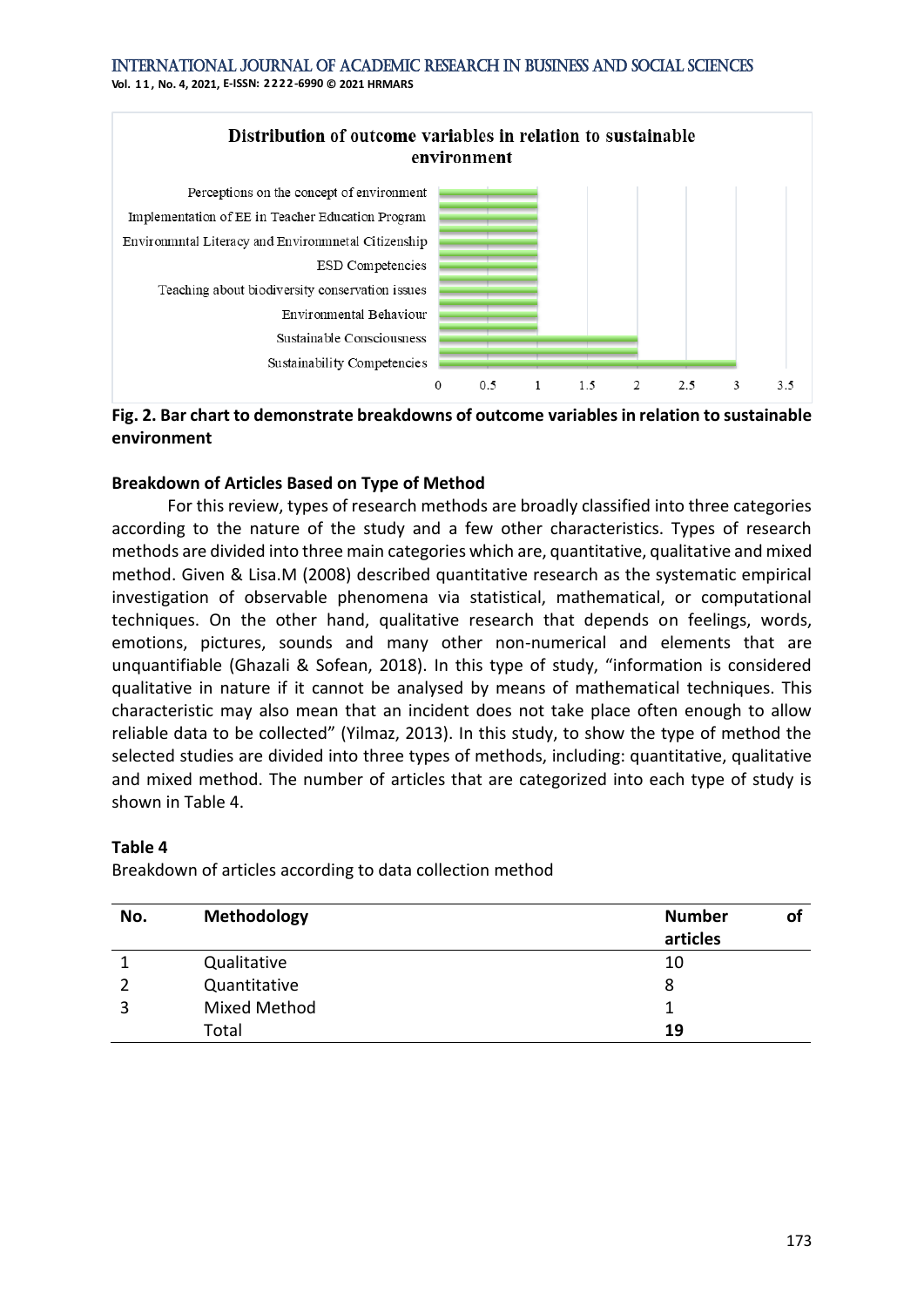**Vol. 1 1 , No. 4, 2021, E-ISSN: 2222-6990 © 2021 HRMARS**



**Fig.3. Pie chart to demonstrate breakdown of data collection method**

# **Breakdown of Articles by Journals**

Table 5 presents the results of articles that were grouped into the title of the journals. The articles related to sustainability and preservice teachers have been chosen from 8 scholarly journals indexed in the Web of Science and Scopus databases. Selected published articles, along with an extensive diversity of journals that focus on environmental sustainability limited to the respondents of pre service teachers, the willingness of different scholarly journals to publish in this field. The highest number of articles that the papers have been published in is Sustainability with 6 articles, followed by Environmental Education Research journal with 5 articles and International Journal of Sustainability in Higher Education with 3 articles. Teaching Education, Journal for Teacher Education for Sustainability, Journal of Geoscience Education, Journal of Cleaner Production, and Geoscience Education each published only 1 article.

# **Table 5**

Breakdown of articles based on name of journals

| No. | Name of Journal                                             | <b>Number</b><br>articles |  |
|-----|-------------------------------------------------------------|---------------------------|--|
|     | Sustainability                                              | 6                         |  |
|     | <b>Environmental Education Research</b>                     | 5                         |  |
|     | International Journal of Sustainability in Higher Education | 3                         |  |
|     | <b>Teaching Education</b>                                   |                           |  |
| 5   | Journal of Teacher Education for Sustainability             |                           |  |
| 6   | Journal of Geoscience Education                             |                           |  |
|     | Journal of Cleaner Production                               |                           |  |
| 8   | <b>Geoscience Education</b>                                 |                           |  |
|     | Total                                                       | 19                        |  |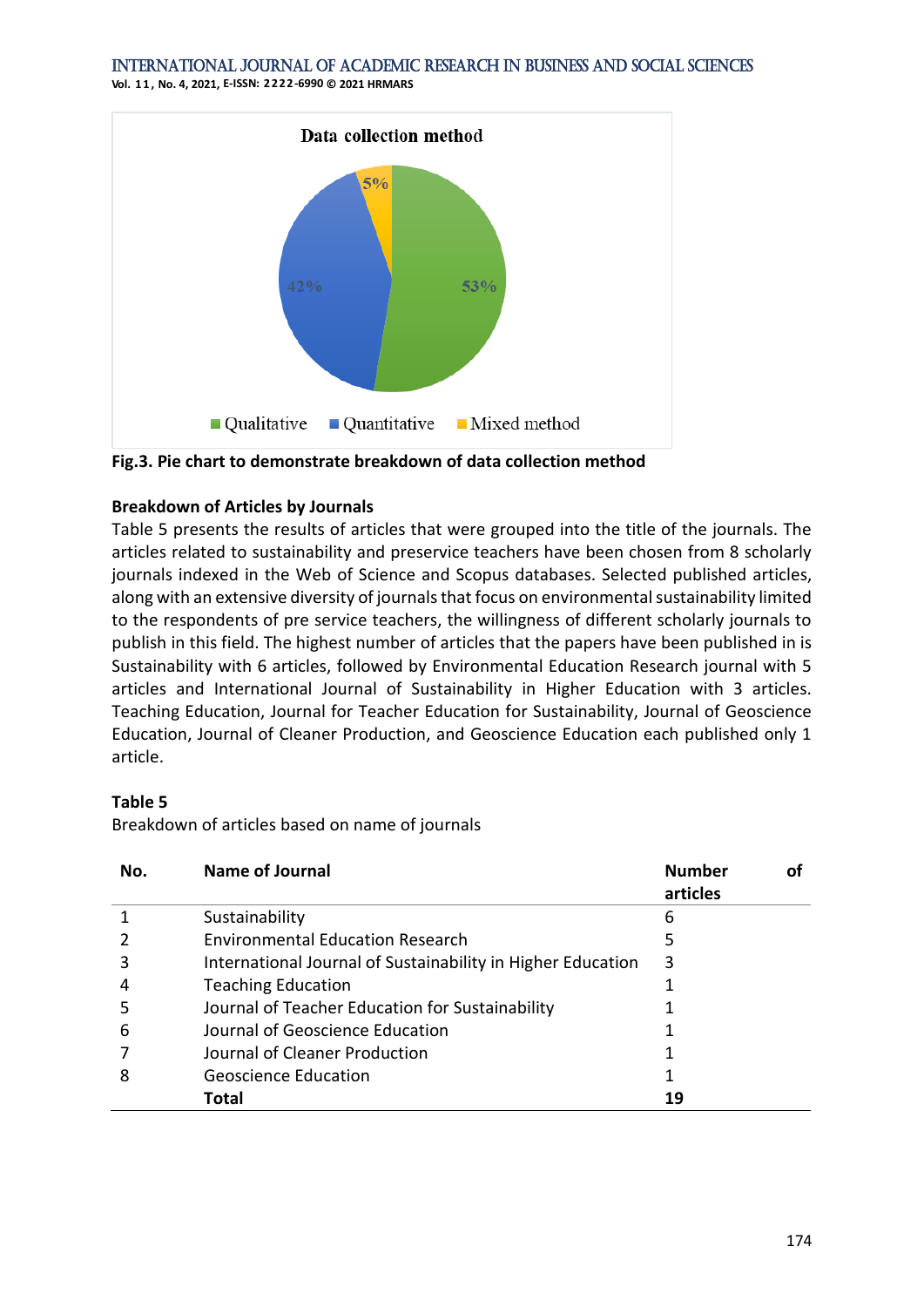**Vol. 1 1 , No. 4, 2021, E-ISSN: 2222-6990 © 2021 HRMARS**



**Fig. 4. Bar chart demonstrating breakdown of Name of Journals**

# **Breakdown of Articles by Year of Publication**

In recent decades, studies on Education for Sustainable Development have increased especially due to the post Decade of Education for Sustainable Development (DESD 2010- 2014). Most studies are done among in-service teachers, school students, higher education students, graduate students and pre service teachers. This paper only focuses on the publications on this field among the pre service teachers from the year 2008 until 2018. The 10-year period is adequate to observe patterns that are happening in the training for teachers' practice in the field of sustainability. Nevertheless, although the year selected in the search string was from 2008, the result that matches articles for this particular topic only ranges from year 2013 onwards. The number of articles published by year is demonstrated in Table 6 below.

# **Table 6**

Breakdown of articles by year of publication

| No. | <b>Year of publication</b> | <b>Number</b><br>articles | 01 |
|-----|----------------------------|---------------------------|----|
|     | <b>Year 2013</b>           |                           |    |
| 2   | Year 2014                  | 1                         |    |
| 3   | <b>Year 2015</b>           | 4                         |    |
| 4   | <b>Year 2016</b>           | 3                         |    |
| 5   | <b>Year 2017</b>           | 5                         |    |
| 6   | <b>Year 2018</b>           | 4                         |    |
|     | <b>Total</b>               | 19                        |    |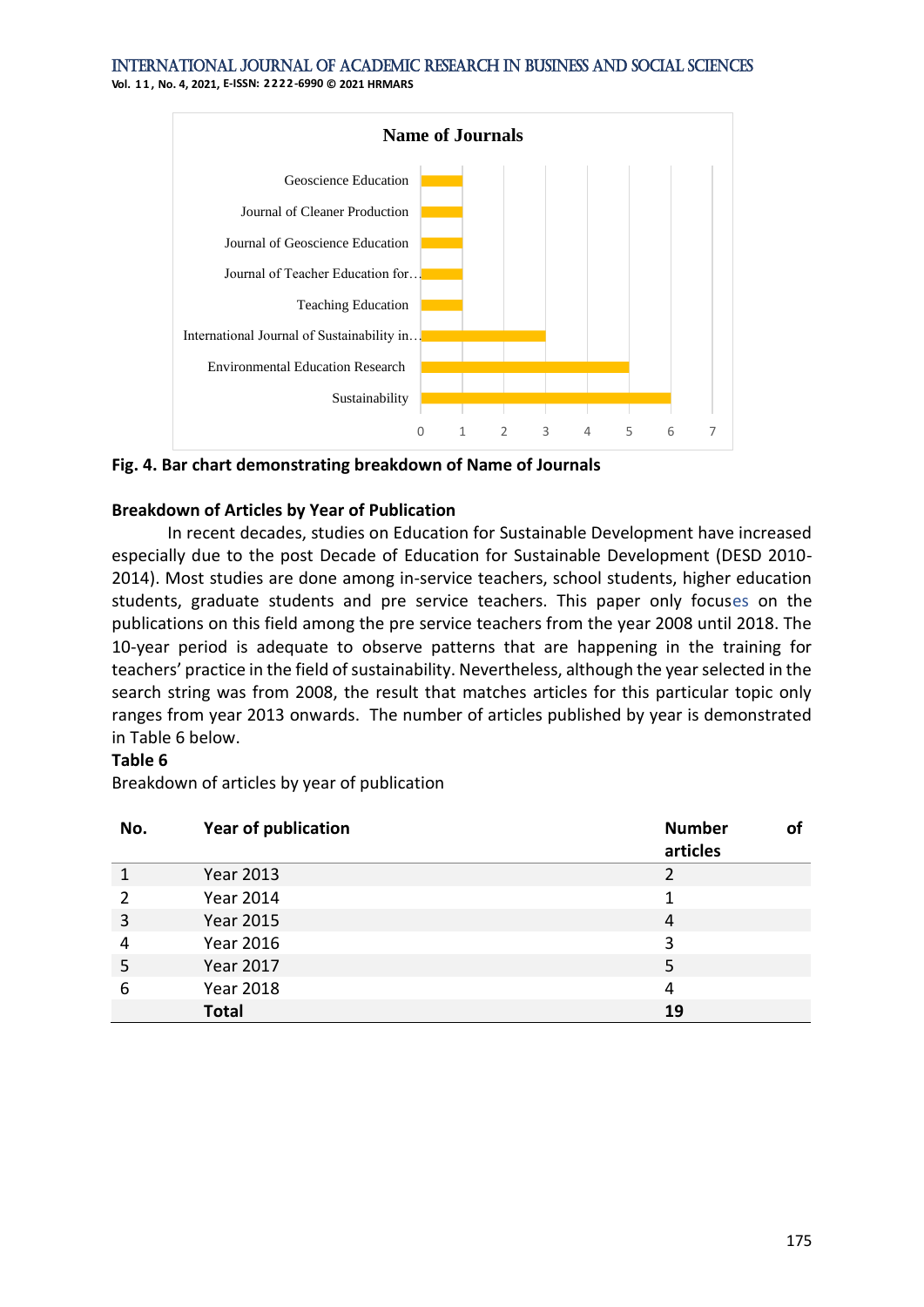**Vol. 1 1 , No. 4, 2021, E-ISSN: 2222-6990 © 2021 HRMARS**



**Fig. 5. Doughnut pie chart to demonstrate the breakdowns of article by year of publication**

# **Breakdown of Articles Based on Countries**

This systematic review also attempted to demonstrate the countries where the studies on sustainability among pre service teachers were carried out. The countries that have published five (5) articles on this area is Spain. Next, both USA and Israel came next with three (3) articles, followed by Italy, Pakistan, Germany, Finland, New Zealand, the Balkans, Vietnam and Iran with one article published on this particular area.

#### **Table 7**

Breakdown of articles by location of study

| No. | Location of study               | <b>Number</b><br>οf<br>articles |
|-----|---------------------------------|---------------------------------|
| 1   | Spain                           | 5                               |
| 2   | <b>United States of America</b> | 3                               |
| 3   | Israel                          | 3                               |
| 4   | Italy                           |                                 |
| 5   | Pakistan                        |                                 |
| 6   | Germany                         |                                 |
|     | Finland                         | 1                               |
| 8   | New Zealand                     | 1                               |
| 9   | <b>Balkans</b>                  |                                 |
| 10  | Vietnam                         |                                 |
| 11  | Iran                            |                                 |
|     | <b>Total</b>                    | 19                              |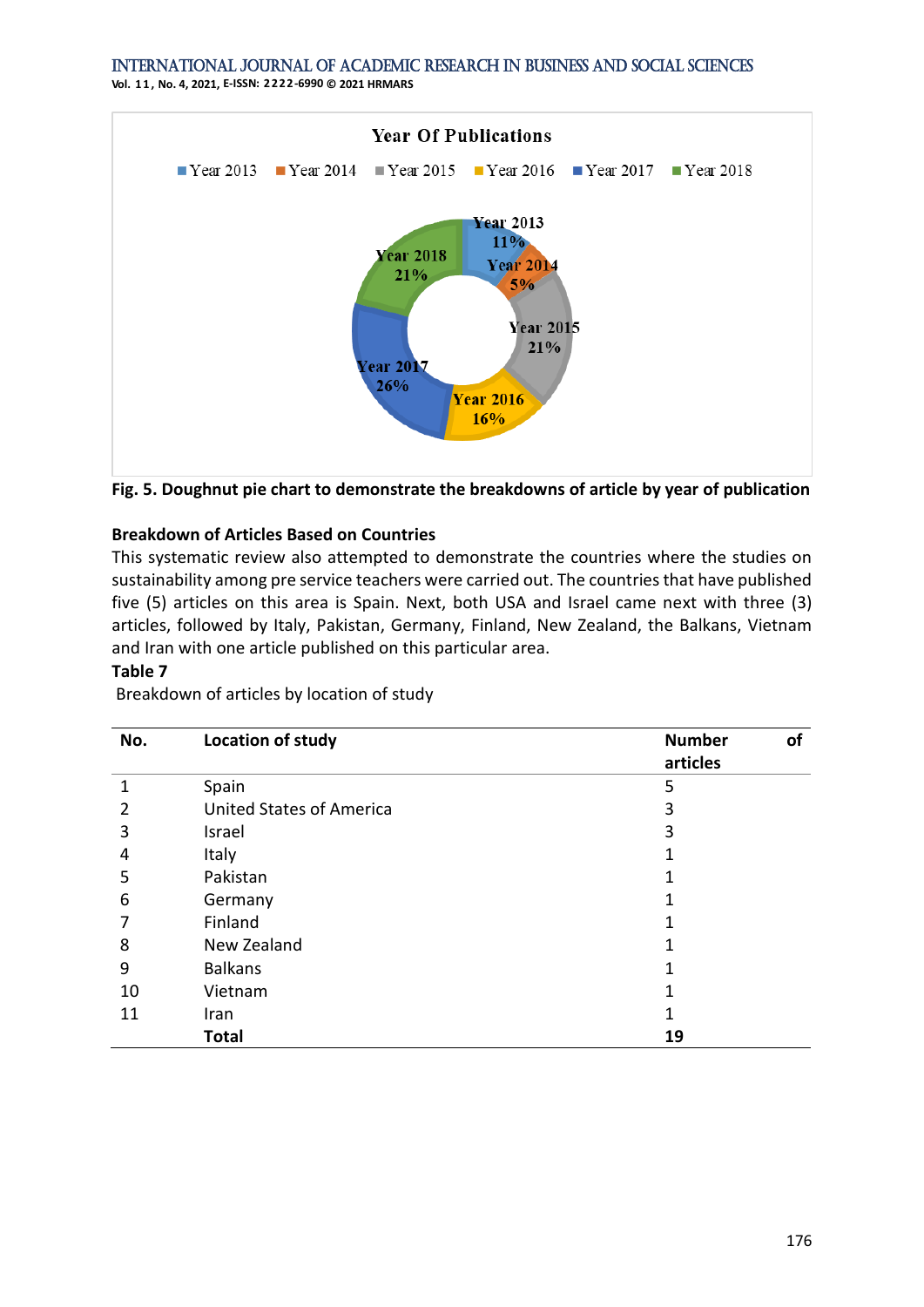International Journal of Academic Research in Business and Social Sciences **Vol. 1 1 , No. 4, 2021, E-ISSN: 2222-6990 © 2021 HRMARS**



**Fig. 6. Distribution of location of study**

#### **Discussion**

Systematic literature reviews are very different from traditional conceptual reviews as they contain a thorough summary of the evidence available and are also quite transparent in selection of criteria. The inclusion and process of analysis needs to be transparent as to minimise the possibility of bias, and also to ensure that the level of reliability is much higher (Bryman 2008). For this particular review, only 19 articles meet the eligibility of the criteria selection although the total number of publications found by the search string was more than 500 publications. Careful selection had to be made in order to ascertain that the publications are accurately chosen.

The findings of this review revealed some interesting results of what is really happening in the field of education among future teachers. In 2013, Sally Birdsall revealed that the findings of her study provides an indication of the range of student teachers' understandings of sustainability and their self-awareness of their understandings despite their lack of formal education in this area. They provide evidence for the need for including sustainability education into initial teacher training programmes and a starting point for designing such courses that would enhance student teachers' understandings and assist in sustainability education programme design. In addition, it is inevitable that concrete competence components for the planning, implementation and evaluation of ESD teaching to be justified in an affirmative manner. Yavetza (2013) has also concluded that student teachers' understandings of environment still remained basic which shows us how important it is to reorient teacher-education programs toward environment and sustainability.

In a developing country like Vietnam, Thi Kinh Kieu, Jane Singer, Tracey Jean Gannon (2016) revealed that there is still a huge gap between awareness of ESD and ESD teaching capacity due to the systemic problems constitutional to Teacher Education Institutes including the teacher-based learning, classes with more than 40 students and poor facilities. In addition, the lecturers also stayed focused solely on the content-based teaching requiring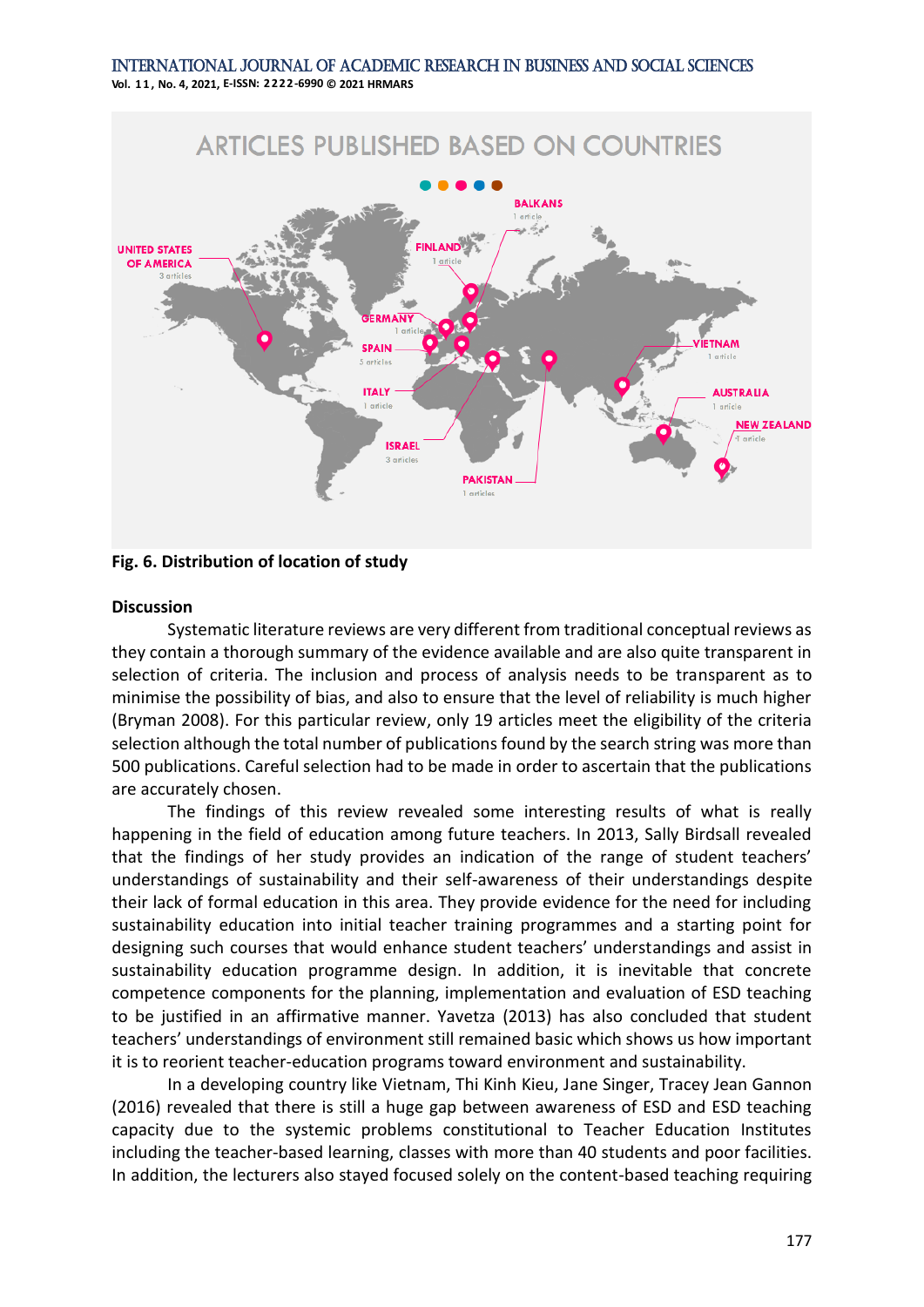**Vol. 1 1 , No. 4, 2021, E-ISSN: 2222-6990 © 2021 HRMARS**

the student teachers to memorize sustainability-related knowledge rather than building and developing the future teachers' competencies. Findings of a focus group discussion revealed that the pre service teachers do not have adequate competencies and skills related to ESD that would prepare them to instil sustainability in their teaching as they graduate and become real teachers. Most of the knowledge and skills are gained through non-formal education but rarely was integrated into the formal education by their lecturers. In 2017, Alkaher and Goldman discovered that undergraduate teacher programs need to improve their preparation of environmentally-literate educators. Significant component of teacher training is crucial, effective [environmental] education must also be anchored in a strong knowledge foundation. To conclude most of the findings revealed by the authors of every articles in this review, it is safe to say that teachers' education need to be revamped and reoriented as to highlight the importance of having sustainability in their future teaching career. Future teachers cannot neglect the fact that they need to educate the future nation on the importance of sustaining what the world is left to them. Future teachers also need to bear in mind that Environment Education or Sustainable Education is not a specific subject in most schools, therefore they need to be more creative in implementing and putting together their teaching materials. Preservice teachers have to know how to make teaching interesting as well as complimenting their lessons with current sustainability issues.

#### **Conclusion**

This paper presented a complete overview of the current study on sustainability in the field of teacher education. In addition, in this review paper, the results were interesting regarding the scope of studies. The article discusses the notion of the sustainability concept for teacher identity development during their years in the teacher education system where sustainable development is concerned. Adequate amount of literature assisted in the understanding of the solution to the inevitable crisis of global sustainability moreover in the field of education where teacher themselves, plays a significant role whether they realize it or not. This systematic review paper provides the compilation of studies in the development of sustainable environment behaviour during their years as teacher students.

Finally, compared to the research found in the literature, this paper contributes to the literature by analyzing the papers conducted by a certain category of respondents which are the pre service teachers. This is due to the fact that the research in this area has been done rigorously after the Talloires Declaration, Agenda 21, and Decade of Education for Sustainable Development (DESD). Most of the studies are conducted to evaluate the results of such programmes. In addition, this particular study, is compiling a complete collection of research papers which has been conducted empirically for Education for Sustainable Development. The result of this study can be quite interesting as the method of instilling sustainable environment behaviour among pre service teachers were comprehensively investigated for developing countries as well as developed countries such as USA, Australia and Spain. As a conclusion, this study analysed the publications on sustainability in various methodological aspects which can give insights to the researchers on what can and should be studied in the future.

# **References**

Ashmann, S., & Franzen, R. L. (2017). In what ways are teacher candidates being prepared to teach about the environment? A case study from Wisconsin. Environmental Education Research, 23(3), 299-323.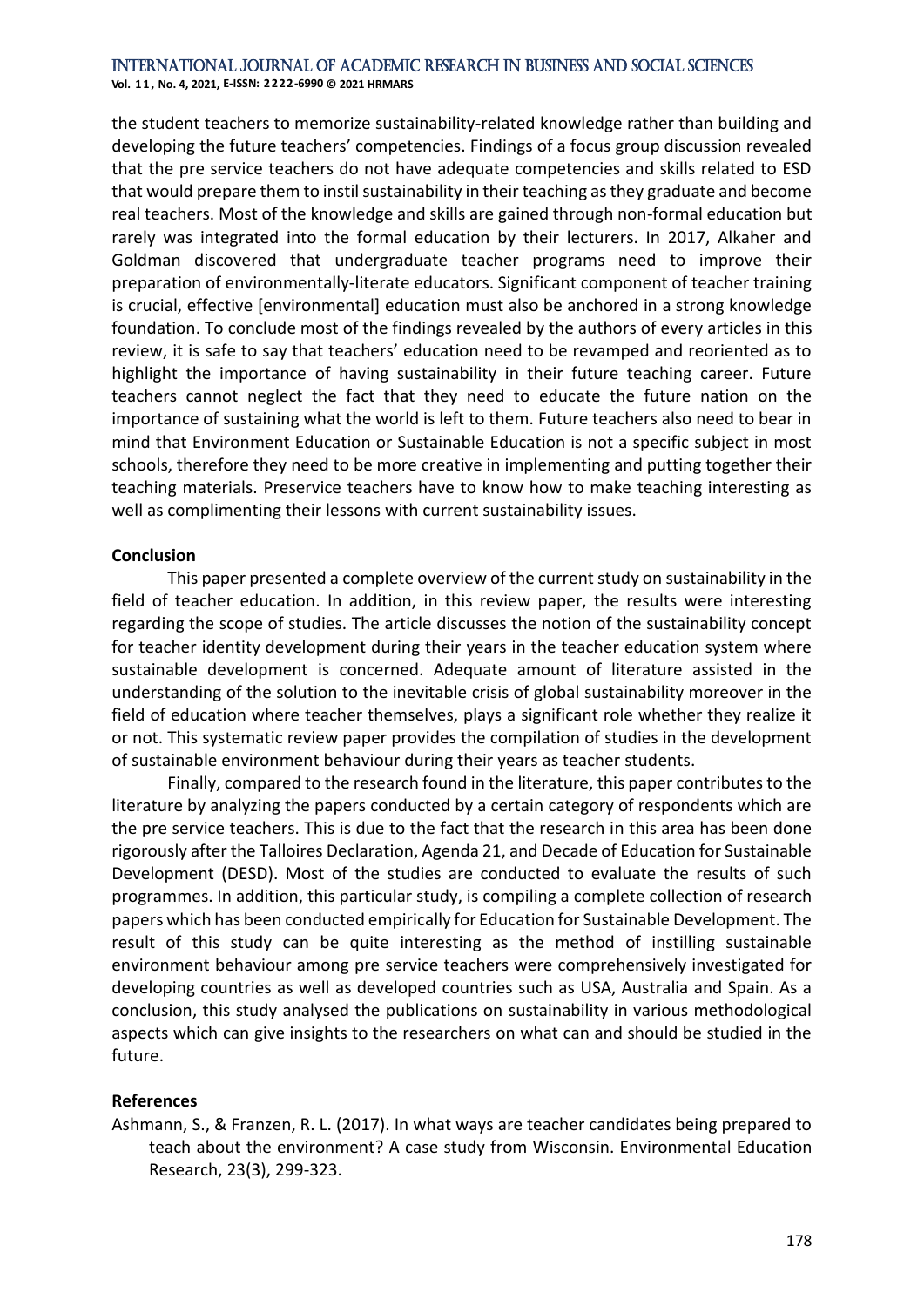**Vol. 1 1 , No. 4, 2021, E-ISSN: 2222-6990 © 2021 HRMARS**

- Alkaher, I., & Goldman, D. (2018). Characterizing the motives and environmental literacy of undergraduate and graduate students who elect environmental programs–a comparison between teaching-oriented and other students. *Environmental Education Research*. http://doi.org/10.1080/13504622.2017.1362372
- Baniah Mustam. (2015). *Penerapan Informal dan Formal Pendidikan Alam Sekitar di Suatu Kawasan Tercemar*. University Malaya.
- Barth, M., & Michelsen, G. (2013). Learning for change: an educational contribution to sustainability science. Sustain Sci (2013) 8:103–119 DOI 10.1007/s11625-012-0181-5
- Birdsall, S. (2014). Measuring student teachers' understandings and self-awareness of sustainability. *Environmental Education Research*, *20*(6), 814–835. http://doi.org/10.1080/13504622.2013.833594
- Bryman, A. (2012). *Social Research Methods* (4th ed.). Oxford.
- Chinedu, C. C., Wan-Mohamed, W. A., & Ogbonnia, A. A. (2018). A systematic review on education for sustainable development: Enhancing TVE teacher training programme. *Journal of Technical Education and Training*, 10(1).
- Cebrián, G., & Junyent, M. (2015). Competencies in education for sustainable development: Exploring the student teachers' views. *Sustainability*, 7(3), 2768-2786.
- Hale, A. E., Shelton, C. C., Richter, J., & Archambault, L. M. (2017). Integrating geoscience and sustainability: Examining socio-techno-ecological relationships within content designed to prepare teachers. *Journal of Geoscience Education,* 65(2), 101-112.
- Huckle, J., & Sterling, S. R. (Eds.). (1996). *Education for sustainability*. Earthscan.
- Holdsworth, S., & Thomas, I. (2016). A sustainability education academic development framework (SEAD). *Environmental education research*, 22(8), 1073-1097
- Green, M. M. (2016). Preparing Pre-Service Teachers for Professional Engagement through Place/Community Pedagogies and Partnerships. *Australian Journal of Teacher Education*, 41(11), 44-60.
- Green, M., & Somerville, M. (2015). Sustainability education: Researching practice in primary schools. *Environmental Education Research*, 21(6), 832-845.
- Gholami, J., Sarkhosh, M., & Abdi, H. (2016). An Exploration of Teaching Practices of Private, Public, and Public-Private EFL Teachers in Iran*. Journal of Teacher Education for Sustainability*, 18(1), 16-33.
- Gholami, J., & Qurbanzada, I. (2016). Key Stakeholdersí Attitudes towards Teacher Education Programs in TEFL: A Case Study of Farhangian University in Iran. *Journal of Teacher Education for Sustainability*, 18(2), 5-20.
- Jegstad, K. M., & Sinnes, A. T. (2015). Chemistry teaching for the future: A model for secondary chemistry education for sustainable development. *International Journal of Science Education*, 37(4), 655-683.
- Kalsoom, Q., & Khanam, A. (2017). Inquiry into sustainability issues by preservice teachers: A pedagogy to enhance sustainability consciousness. *Journal of cleaner production*, 164, 1301-1311.
- Kalsoom, Q., Khanam, A., & Quraishi, U. (2017). Sustainability consciousness of pre-service teachers in Pakistan. *International Journal of Sustainability in Higher Education*.18(7), 1090-1107
- Kieu, T. K., Singer, J., & Gannon, T. J. (2016). Education for sustainable development in Vietnam: Lessons learned from teacher education. *International Journal of Sustainability in Higher Education.* 19(6), 853-874
- Kieu, T. K., Singer, J., & Gannon, T. J. (2016). Education for sustainable development in